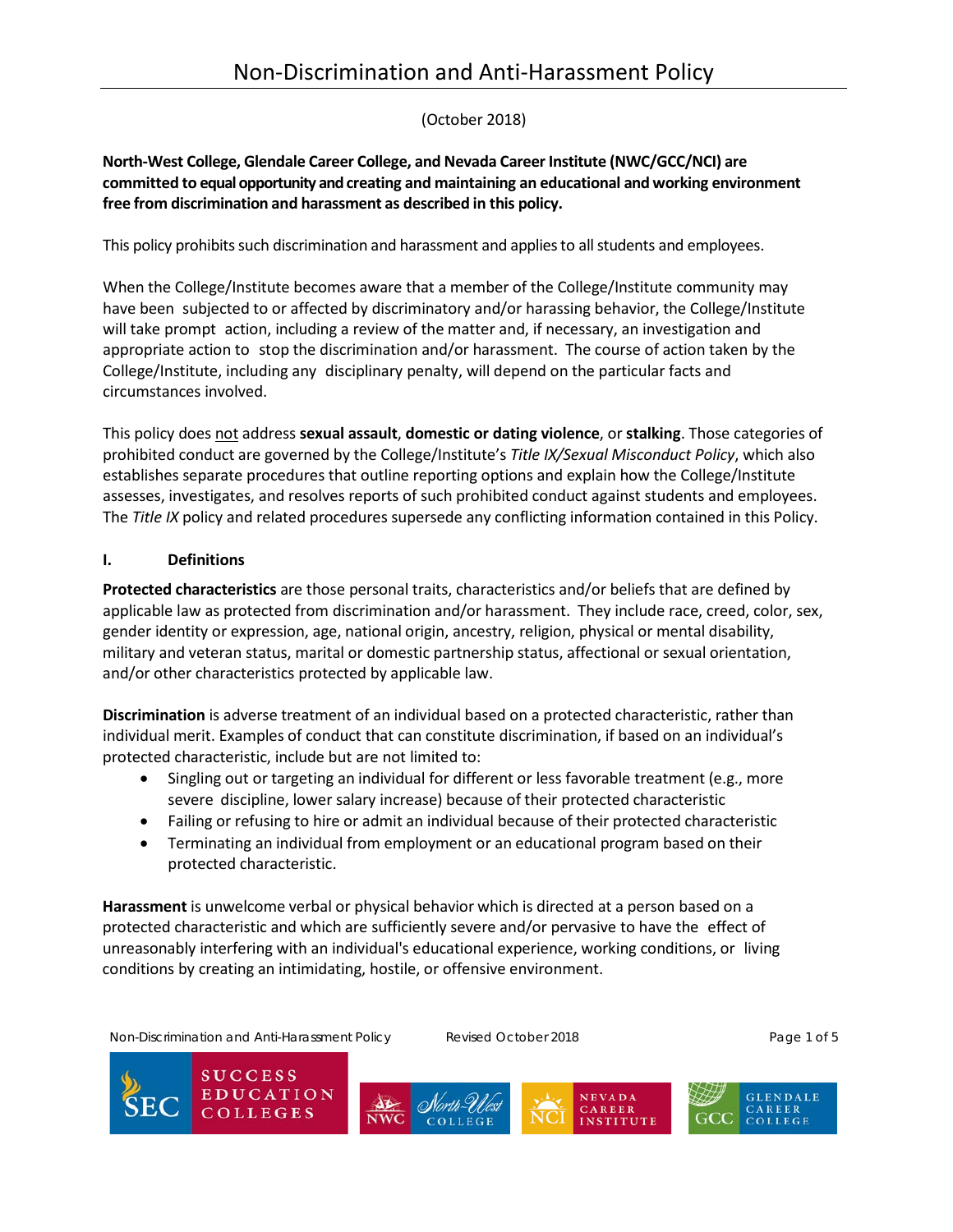Examples of conduct that can constitute harassment, if based on an individual's protected characteristic, include but are not limited to:

- Unwelcome jokes or comments about a legally protected characteristic (e.g., racial or ethnic jokes);
- Disparaging remarks to a person about a legally protected characteristic (e.g., negative or offensive remarks or jokes about a person's religion or religious garments);
- Displaying negative or offensive posters or pictures about a legally protected characteristic;
- Electronic communications, such as e-mail, text messaging, and internet use, that violate this Policy.

**Retaliation** is any attempt to seek retribution against an individual or group of individuals involved in filing a complaint or report under this Policy, filing an external complaint, participating in a disciplinary process, or opposing in a reasonable manner an action believed to constitute a violation of this Policy. Retaliation can take many forms, including abuse or violence, threats, and intimidation. Actions in response to a good faith report or response under this Policy are considered retaliatory if they have a materially adverse effect on the working, academic, or College/Institute-controlled environment of an individual; or if they hinder or prevent the individual from effectively carrying out their College/Institute responsibilities. Any individual or group of individuals can engage in retaliation and will be held accountable under this Policy.

## **II. Options for Addressing Discrimination and/or Harassment**

The College/Institute encourages everyone to report all incidents of discrimination and/or harassment, regardless of the offender's identity or position. When individuals feel that they have been subjected to discrimination and/or harassment or have observed discrimination or harassment of others, they have multiple options, including discussing their concern with their immediate supervisor, or their Campus Director.

The Campus Director oversees the College's/Institute's response to concerns of discrimination and/or harassment, and is made aware of all such concerns. Please contact the Campus Director at your campus to discuss any concerns or complaints.

In addition, the College/Institute encourages individuals who believe they are being subjected to such conduct to promptly advise the offender that his or her behavior is unwelcome and to request that it be discontinued. Often this action alone will resolve the problem. NWC/GCC/NCI recognizes, however, that an individual may prefer to pursue the matter through formal complaint procedures.

### **III. Complaint Reporting, Investigation, and Resolution Involving Complaints Against Faculty or Staff Members**

### 1. Complaint Reporting

When individuals feel that they have been subjected to discrimination and/or harassment, or have observed discrimination or harassment of others, they have multiple options, including discussing their concern with their immediate supervisor or their Campus Director.

Non-Discrimination and Anti-Harassment Policy Revised October 2018 Page 2 of 5

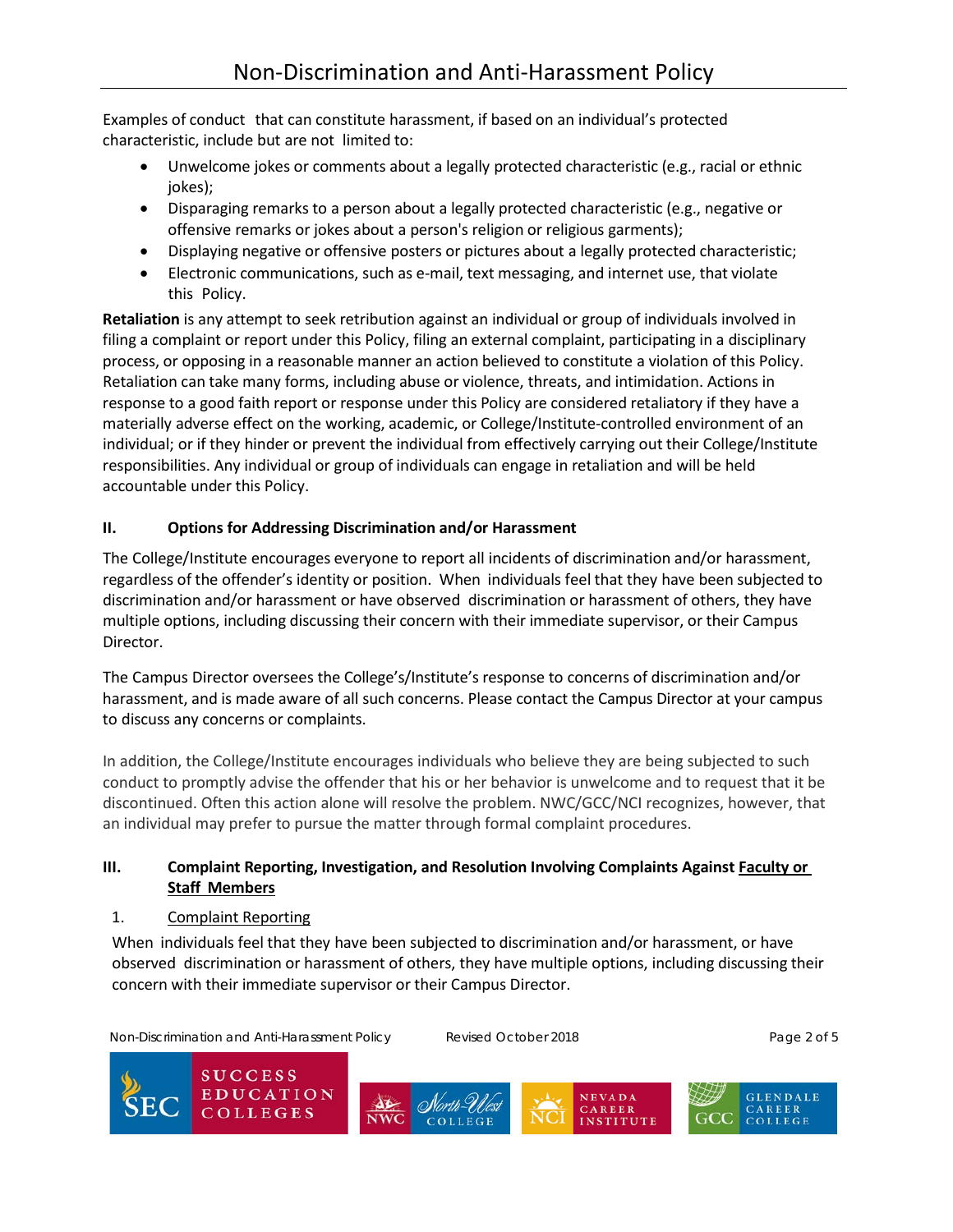The written complaint should identify the parties involved, describe the harassing or discriminatory behavior, including when and where it occurred, and identify by name or description any witnesses and/or evidence. Written complaints should be treated as confidential, should only be provided to appropriate designated individual listed above, and should be provided directly to that individual.

## 2. Interim Steps

When appropriate, prior to or during the investigation, the College/Institute may take reasonable and appropriate interim steps to protect the safety and well-being of members of the College/Institute community, maintain the integrity of the investigative and/or resolution process, and deter retaliation.

## 3. Investigation Process

The purpose of the investigation is to gather facts relating to the incident(s) outlined in the written complaint and to determine whether it is more likely than not that the alleged behavior occurred and, if so, whether it constitutes discrimination and/or harassment. The investigator (or co- investigators, as necessary) will conduct a fact-finding inquiry that may include written statements, interviews, and any other sources of evidence the investigator deems appropriate. During the course of the investigation, the investigator may receive counsel from other parties as needed.

While the length of an investigation will depend on a variety of factors, including the nature and scope of the allegations, the number of parties and witnesses, and the availability of parties and witnesses, the investigator will seek to conclude the investigation within forty-five (45) business days of receipt of the complaint.

Note: NWC/GCC/NCI expect faculty, staff, and other members of the College/Institute community to cooperate fully in the investigation process. Any faculty or staff member who is the subject of or potential witness regarding a discrimination or harassment complaint and refuses to cooperate in an investigation is subject to discipline, up to and including termination of employment.

Note: Adversarial hearings, including confrontation, cross-examination by the parties, and active advocacy by attorneys or other outside advocates, are neither appropriate nor permitted during the investigation process.

## 4. Complaint Resolution

At the conclusion of the investigation, the investigator will prepare a report. The report will explain the scope of the investigation and whether any allegations in the complaint were substantiated. The report will be submitted to the appropriate parties as deemed necessary.

# *Finding of "No Violation" of the College/Institute's Policy on Discrimination and/or Harassment*

If there is a determination that the behavior investigated did not violate this Policy, both parties will be so informed. Neither party may appeal such a finding. If retaliatory behavior occurs after the issuance of this determination, either party may bring a complaint under this Policy.

Non-Discrimination and Anti-Harassment Policy Revised October 2018 Page 3 of 5

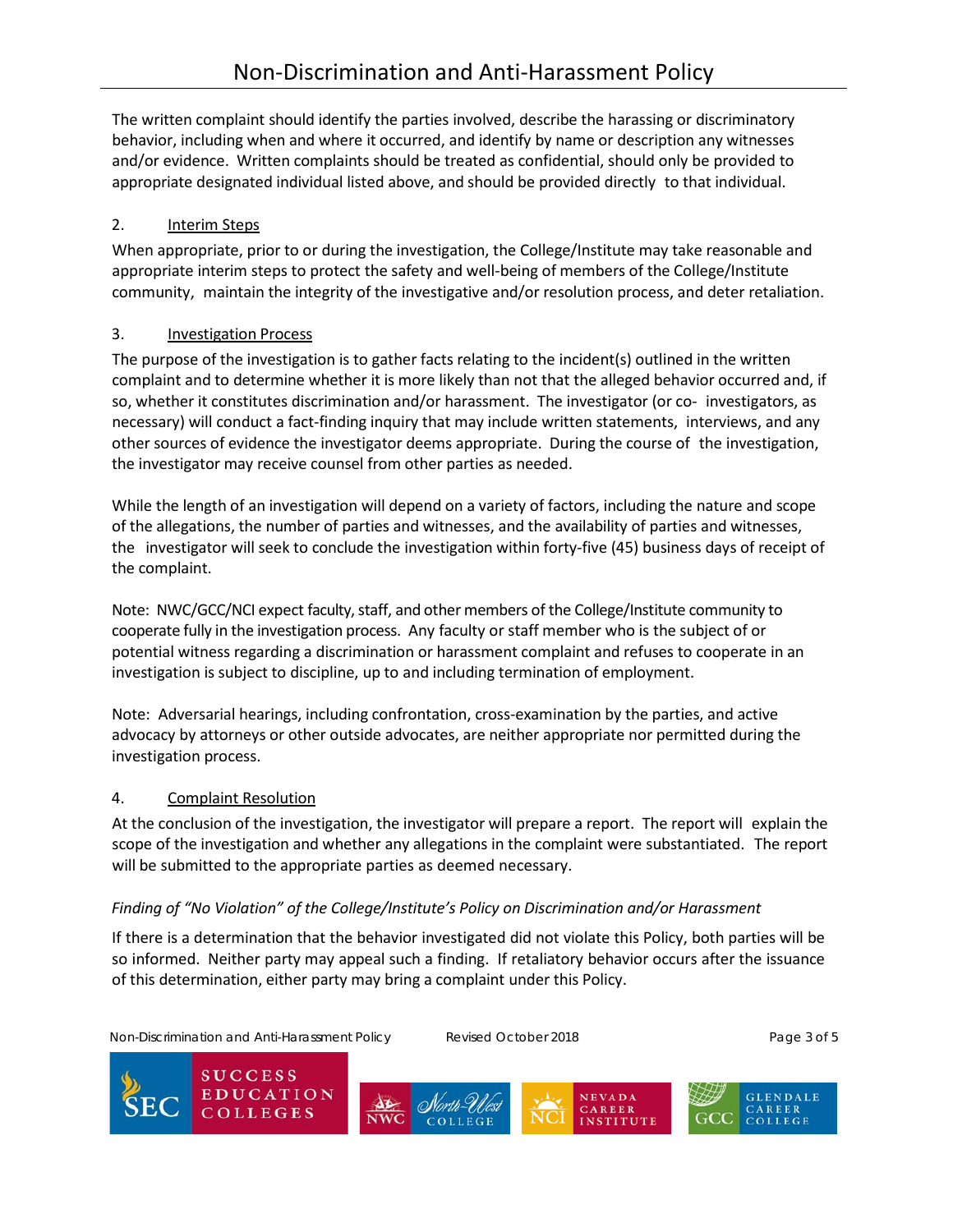### *Finding of "Inappropriate Behavior Not Rising to the Level of a Violation" of the College/Institute's Policy on Discrimination and/or Harassment*

There may be a determination that the behavior was inappropriate and unprofessional but did not rise to the level of violating this Policy. Such inappropriate behavior may merit discipline, ongoing monitoring, coaching, or other appropriate action. Neither party may appeal such a finding. If retaliatory behavior occurs after the issuance of this determination, either party may bring a complaint under this Policy.

### *Finding of "Violation" of the College/Institute's Policy on Discrimination and/or Harassment*

If there is a determination that the behavior did violate this Policy, the Campus Director, in consultation with the appropriate Corporate Director, and /or Executive Committee member, the Human Resource Consultant, and/or legal counsel will determine the appropriate corrective actions to be taken, up to and including academic expulsion or employment termination. In addition, where appropriate, the Campus Director may implement measures to ensure that the person who filed the complaint is not subjected to further discrimination or harassment, and to remedy the effects of any discrimination or harassment that may have occurred. Remedial steps, where appropriate, are at the discretion of the College/Institute, may include, but are not limited to, counseling or training and separation of the parties. Sanctions against the perpetrator may include a written warning, probation with or without conditions, suspension, academic dismissal or expulsion, and demotion or termination of employment in accordance with College's/Institute's policy. The process for appealing such a finding is set forth in Section VII below.

The College/Institute's ability to discipline an individual who is not an employee or student (such as a vendor or contractor) is limited by the degree of control, if any, that the College/Institute may have over such individual. Nonetheless, the College/Institute will seek to take appropriate action in response to violations of this Policy.

### **IV. Confidentiality**

Any allegation of discrimination or harassment brought to the attention of the College/Institute will be discreetly addressed. Investigations will be conducted in a confidential manner to the extent possible. However, the investigation of complaints may also require disclosure to the accused individual and to other witnessesforthe purpose of gathering pertinent information. In such case, disclosures will be limited to the extent possible.

Individuals involved in investigations or disciplinary proceedings under this policy are encouraged to exercise discretion in sharing information in order to safeguard the integrity of the process and to avoid the appearance of retaliation. While discretion regarding the process is important, complainants and respondents are not restricted from discussing and sharing information with others who may support or assist them in presenting their case.

Medical and counseling records are privileged and confidential documents that parties will not be required to disclose.

Non-Discrimination and Anti-Harassment Policy **Revised October 2018** Page 4 of 5